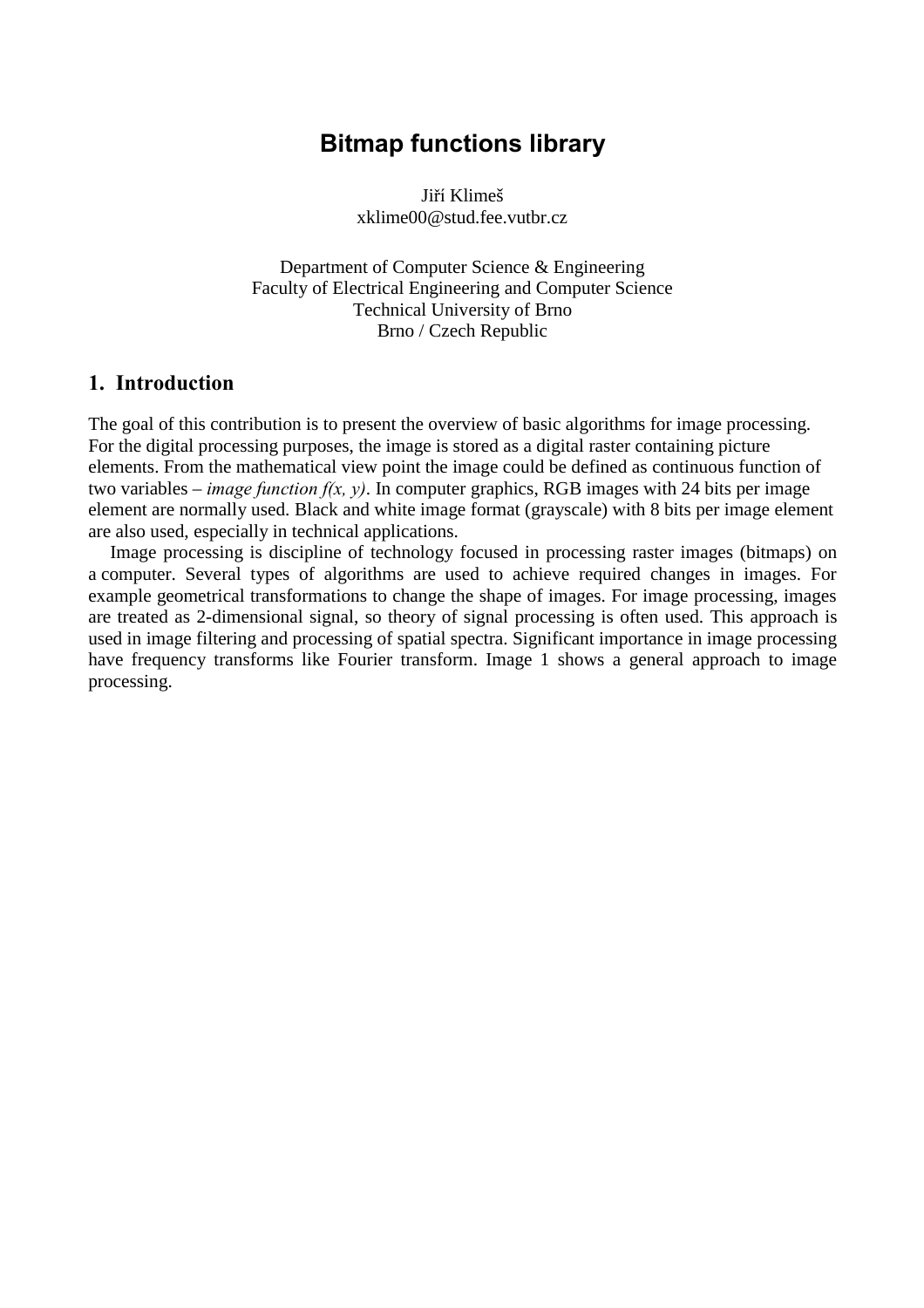

Image 1: General approach to image processing

Image processing that results in human-perceptible images would not be possible to perform without considering features of human visual system. At a first glance this assumption is very simple and natural. However, it has important implications. Let us ask the following questions:

- What differences in intensity is the human visual system able to distinguish?
- What is the spatial resolution of the human visual system?
- How precisely is the visual system able to measure distances in the image?
- What is the role of human colour vision?

For example, figure 2 shows a grey rectangle that appears to be lighter on a dark background and darker on a light background. This phenomenon disappears only if the two rectangles merge. The human visual system is able to distinguish about 2% difference in lightness in broad range of image intensities. Many other features of human visual system exist, that are generally necessary to consider, however, in some cases imperfections in visual systems can even make image processing easier.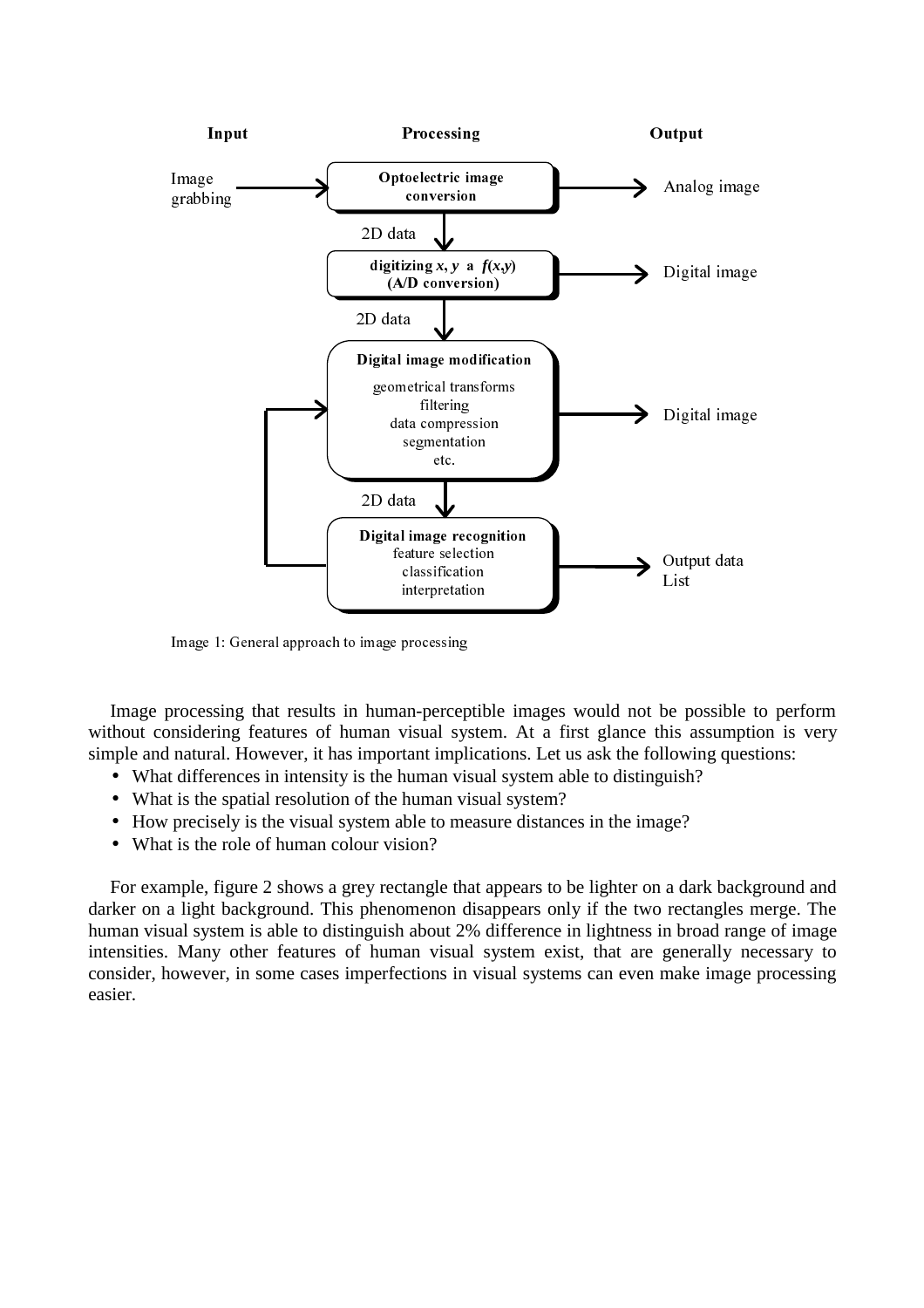

Image 2: Intensity resolution of human visual system

#### 2. Image Processing Algorithms

Image processing deals with offers several different image processing algorithms. The algorithms could be subdivided in the following groups based on their approach to image elements (picture elements, pixels):

- **1. Point Algorithms** Changes pixels values based on their original values or their position in the image.
- 2. Area Algorithms Change pixels values based on their original values and pixels in their neighbourhood.
- 3. Frame Algorithms The values of pixels in the images is based on the values of pixels from several source images.
- 4. Geometrical Algorithms These algorithms change geometrical properties (pixel placement) in the images.
- 5. Miscellaneous Various algorithms that by their nature do not fall in any of the algorithms from the previous groups.

#### 2.1 Point Algorithms

Each "point" in the image is represented by small element – pixel. Point algorithms calculate values on the pixels in the resulting image based on the values in the original image and on the position in the original image. General point algorithm representation could be expressed by the following equation:

$$
G_{mn} = P_{mn}(G_{mn}). \tag{1}
$$

Indexes  $m$ ,  $n$  of the function  $P$  express the explicit dependency of the results on the pixel position. If the function is not depending on the position, the function could be marked as homogenous and it could be expressed in the following way:<br> $G_{mn} = P(G_{mn})$ 

$$
G_{mn} = P(G_{mn}). \tag{2}
$$

The typical point operations are:

- Adjustment of the lightness in the image
- Adjustment of the contrast in the image
- Histogram equalisation
- Creation of a negative image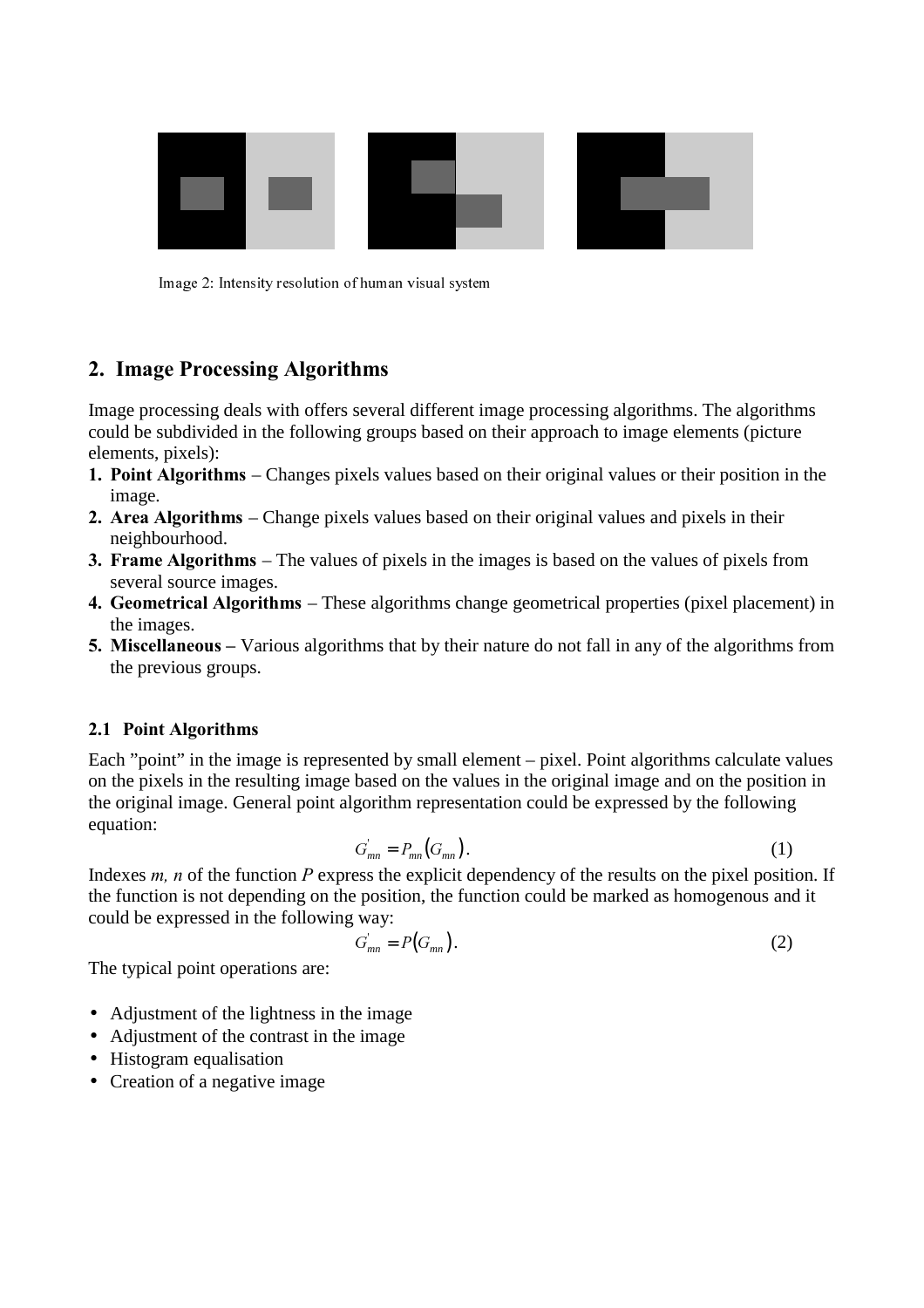#### 2.2 Area Algorithms

Area algorithms calculate pixel values based on the group of pixels in the original image. The group could be defined (without any loss of generality) as 2-dimensional array with the same odd dimensions in both directions. The corresponding pixel in the resulting image is located in the centre of such array. The array is usually relatively small. In practise, dimensions like 3x3, 5x5, or 7x7 are used. Only exceptionally larger areas are used. The are algorithms are more complex and more powerful than point algorithms and allow for solving the following tasks:

- Noise filtering
- Correction of singular imperfections caused by the grabbing process, image transfer, or digital storage.
- Compensations of wrongly focused, or otherwise corrupt images this type of operations is generally called *image restorations* as it attempts to restore the original images from degraded images.
- Enhancement or suppression of image details.
- Detection of simple local features in the images, such as edges, corners, or e.g. blobs with similar intensity.

Area algorithms usually perform tasks that are generally called image filtering.

## 2.3 Frame Algorithms

Frame algorithms are algorithms that work with more images at the same time. The purpose is to combine more images at the same time. The algorithms always concern two or more pixels located at the corresponding positions in the source images. Most often the operations are binary (concern two source images). This type of algorithms could be expressed as:

$$
G_{mn} = P(G_{mn}, H_{mn}). \tag{3}
$$

Algorithms from this group could be used for:

- Image addition
- Image subtraction
- Image multiplication
- $\bullet$   $\alpha$ -blending (linear combination of image pixels)
- Bitwise logical image operations (OR, AND, XOR)

## 2.3 Geometrical Algorithms

Geometrical algorithms generally change the shape of the images. These changes are done through changing of number of pixels, location of pixels, or mutual position of pixels base or some geometrical transform. Often used are the following Geometrical transforms:

- Correction of geometrical defects in the images
- Image rotation
- Image mirroring
- As pre-processing step of other algorithms
- Preparing images for printing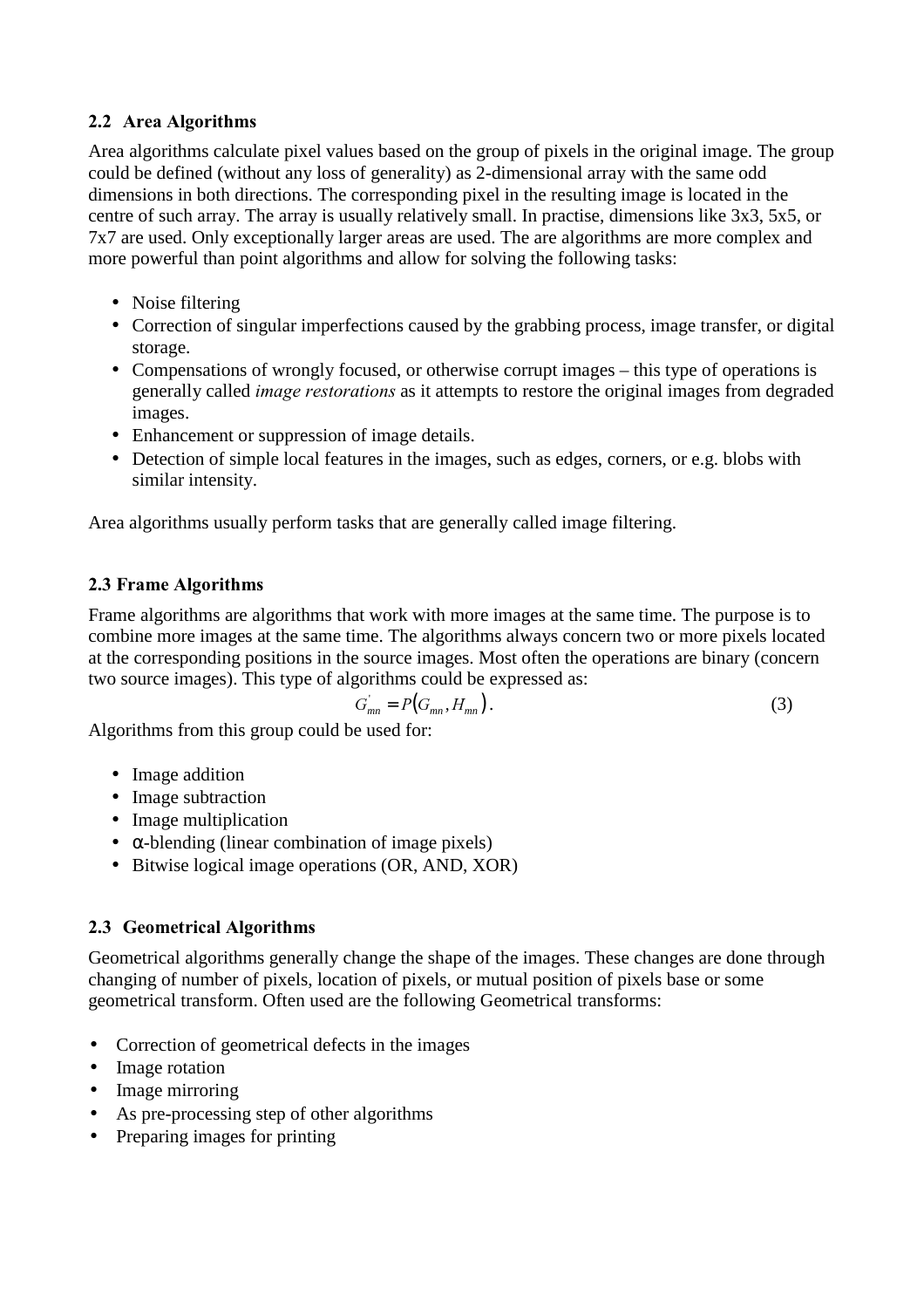# 3. Implementation of Selected Algorithms



Image 3: Negative of image



Image 4: Edge detection with Laplace operator using convolution